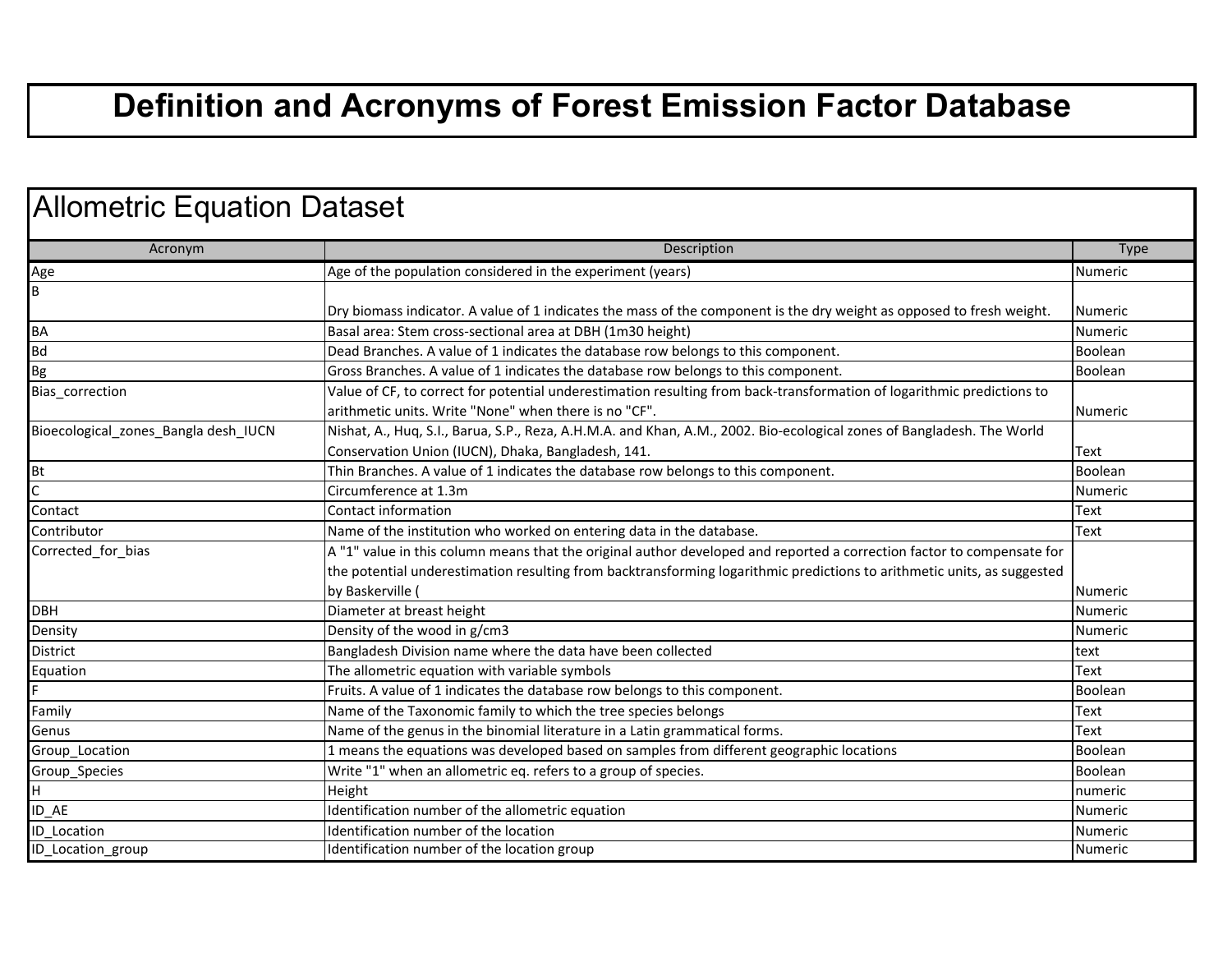| Acronym                  | Description                                                                                                                                                                                                                              | Type           |
|--------------------------|------------------------------------------------------------------------------------------------------------------------------------------------------------------------------------------------------------------------------------------|----------------|
| ID RD                    | Identification number for the raw data value                                                                                                                                                                                             | numeric        |
| ID_Species               | Identification number of the species                                                                                                                                                                                                     | <b>Numeric</b> |
| ID_Species_group         | Identification number of the group species                                                                                                                                                                                               | Numeric        |
|                          | Leaves. A value of 1 indicates the database row belongs to this component.                                                                                                                                                               | Boolean        |
| Label                    | Identification number of the pdf/word copy of the article in your library.                                                                                                                                                               | <b>Numeric</b> |
| Latitude                 | Latitude of the plot expressed in decimal degrees                                                                                                                                                                                        | Numeric        |
| Location                 | Location corresponds to the name of the place where the equation was developed It can be a precise location (city,                                                                                                                       |                |
|                          | village) or a geographical area                                                                                                                                                                                                          | Text           |
| Longitude                | Longitude of the plot expressed in decimal degrees                                                                                                                                                                                       | <b>Numeric</b> |
| Max X                    | It is the maximum X value                                                                                                                                                                                                                | Text           |
| Max_Z                    | It is the maximum Z value                                                                                                                                                                                                                | Text           |
| Operator                 | Name of the operator who entered the data                                                                                                                                                                                                | Text           |
| Output                   | Output variable                                                                                                                                                                                                                          | Text           |
| Output_TR                | The output of the equation can be expressed in the Log(Y) or in the arithmetic value of Y, in which case you don't                                                                                                                       |                |
|                          | specify anything. When the result of the equation is a logarithm you have to specify if it is a natural logarithm (Log) or a                                                                                                             |                |
|                          | logarithm to ba                                                                                                                                                                                                                          | Text           |
| Population               | Individual tree, sprout or stand                                                                                                                                                                                                         | Text           |
| $\overline{2}$           | Coefficient of determination of the equation                                                                                                                                                                                             | <b>Numeric</b> |
| R2_Adjusted              | This is an adjustment of the R-squared that penalizes the addition of extraneous predictors to the model. Adjusted R-<br>squared is computed using the formula $1$ -((1 - R2)((N - 1) /(N - k - 1)) where k is the number of predictors. | <b>Numeric</b> |
| Ratio_equation           | Some authors present methods for predicting the biomass of the merchantable stem to a user-defined top diameter. A<br>"1" value in this column means that a separate ratio equation was presented by this author                         | <b>Numeric</b> |
| <b>Rb</b>                | Big Roots. A value of 1 indicates the database row belongs to this component.                                                                                                                                                            | Boolean        |
| Reference                | Authors, year of publication, title of issue, journal, volume number, number of the issue, pages                                                                                                                                         | Text           |
| Reference author         | Name of the author name(s)                                                                                                                                                                                                               | text           |
| Reference_year           | Year of publication of the document                                                                                                                                                                                                      | <b>Numeric</b> |
| Rf                       | Fine Roots. A value of 1 indicates the database row belongs to this component.                                                                                                                                                           | Boolean        |
| Rm                       | Medium Roots. A value of 1 indicates the database row belongs to this component.                                                                                                                                                         | Boolean        |
| RMSE                     | Root-mean-square deviation or error of the equation                                                                                                                                                                                      | <b>Numeric</b> |
| S                        | Stump. A value of 1 indicates the database row belongs to this component.                                                                                                                                                                | Boolean        |
| Sample_size              | Number of plants measured to obtain the equation                                                                                                                                                                                         | Numeric        |
| <b>SEE</b>               | Standard error of the mean of the equation                                                                                                                                                                                               | <b>Numeric</b> |
| <b>Species</b>           | Name of the species in the binomial literature in the Latin grammatical form.                                                                                                                                                            | Text           |
| Species author           | Name of the author of the species name                                                                                                                                                                                                   | Text           |
| Species_local_name_iso   | Species name in Bengali                                                                                                                                                                                                                  | Text           |
| Species_local_name_latin | Species name in latin characters                                                                                                                                                                                                         | Text           |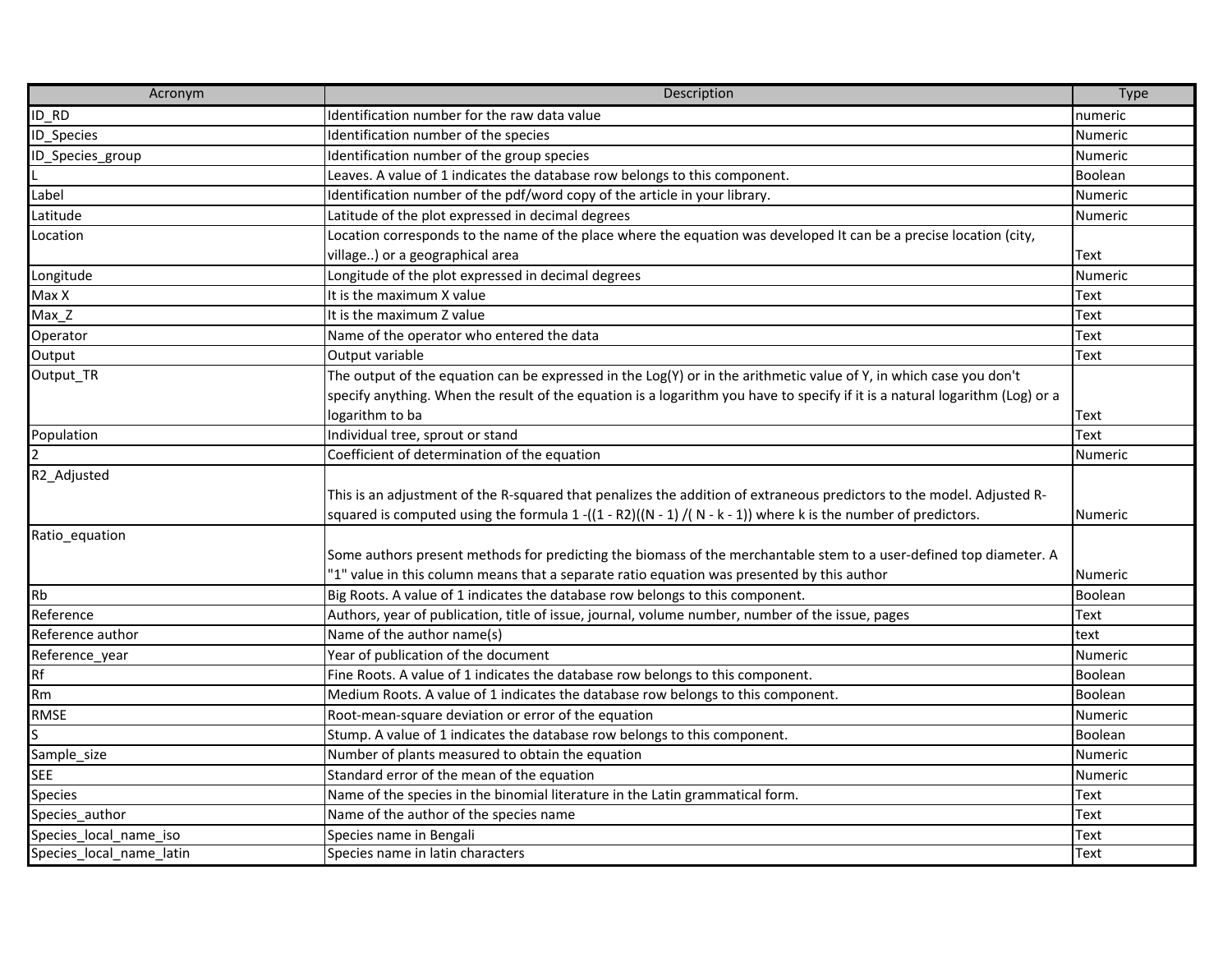| Acronym                  | Description                                                                                                               | <b>Type</b>    |
|--------------------------|---------------------------------------------------------------------------------------------------------------------------|----------------|
| Subspecies               | Name of the sub species (if any)                                                                                          | Text           |
|                          | Trunk. A value of 1 indicates the database row belongs to this component.                                                 | Boolean        |
| Top_dob                  | For equations that include a portion of the merchantable stem. Top d.o.b. describes the minimum diameter in cm,           |                |
|                          | outside bark (d.o.b.) of the top of the merchantable stem                                                                 | <b>Numeric</b> |
| Tree_type                | Description of the tree type (Liana, Palms, Seedling, Shrub, Sprout, Tree and Tree fern etc.)                             | <b>Text</b>    |
| U                        | Independent variable                                                                                                      | Text           |
| Unit_U                   |                                                                                                                           |                |
|                          | Unit measure (mm, cm, cm2, cm3, dm, gcm-3, m, m2). Always keep the unit of measurement reported by the author             | Text           |
| Unit_V                   |                                                                                                                           |                |
|                          | Unit measure (mm, cm, cm2, cm3, dm, gcm-3, m, m2). Always keep the unit of measurement reported by the author             | Text           |
| Unit_W                   |                                                                                                                           |                |
|                          | Unit measure (mm, cm, cm2, cm3, dm, gcm-3, m, m2). Always keep the unit of measurement reported by the author             | Text           |
| Unit_X                   |                                                                                                                           |                |
|                          | Unit measure (mm, cm, cm2, cm3, dm, gcm-3, m, m2). Always keep the unit of measurement reported by the author.            | Text           |
| Unit_Y                   | Unit measure of Y (e.g. cm3, dm3, m3, m3/ha, g, kg, Mg, kg/ha, Mg/ha)                                                     | Text           |
| Unit_Z                   |                                                                                                                           |                |
|                          | Unit measure (mm, cm, cm2, cm3, dm, gcm-3, m, m2). Always keep the unit of measurement reported by the author             | <b>Text</b>    |
| $\mathsf{V}$             | Above ground volume of a tree or a forest area                                                                            | Numeric        |
| W                        | Independent variable                                                                                                      | Text           |
| $\overline{\mathsf{x}}$  | Independent variable (see below). e.g.: BA (basal area, the cross-sectional area of the stem at breast height), Bd        |                |
|                          | (diameter at soil), Bd5 (diameter at 5 cm from soil), C (circumference at breast height), Cb (circumference at soil), Cd5 |                |
|                          | (circumference at                                                                                                         | <b>Text</b>    |
| Z                        | Independent variable                                                                                                      | Text           |
| Zone FAO                 | GEZ_TERM in the shapefile                                                                                                 | Text           |
| Min_age                  | Minimum age in years                                                                                                      | numeric        |
| Max_age                  | Maximum age in years                                                                                                      | numeric        |
| Av_age                   | Average age in years                                                                                                      | numeric        |
| Top_girth_over_bark      | The girth measured over the bark                                                                                          | numeric        |
| <b>Equation VarNames</b> | The allometric equation with variable names                                                                               | Text           |
| Mean_X                   | Mean of the independent variable X                                                                                        | Text           |
| Mean Z                   | Mean of the independent variable Z                                                                                        | Text           |
| Mean_W                   | Mean of the independent variable W                                                                                        | Text           |
| Min_W                    | Minumum of the independent variable W                                                                                     | <b>Text</b>    |
| <b>MSE</b>               | Mean square error of the allometric model                                                                                 | Text           |
| <b>AIC</b>               | Akaike information criterion estimate for the allometric model                                                            | Text           |
| $SE_Y(Y)$                | Standard error of the dependent variable Y                                                                                | Text           |
| Max_W                    | Maximum of the independent variable w                                                                                     | Text           |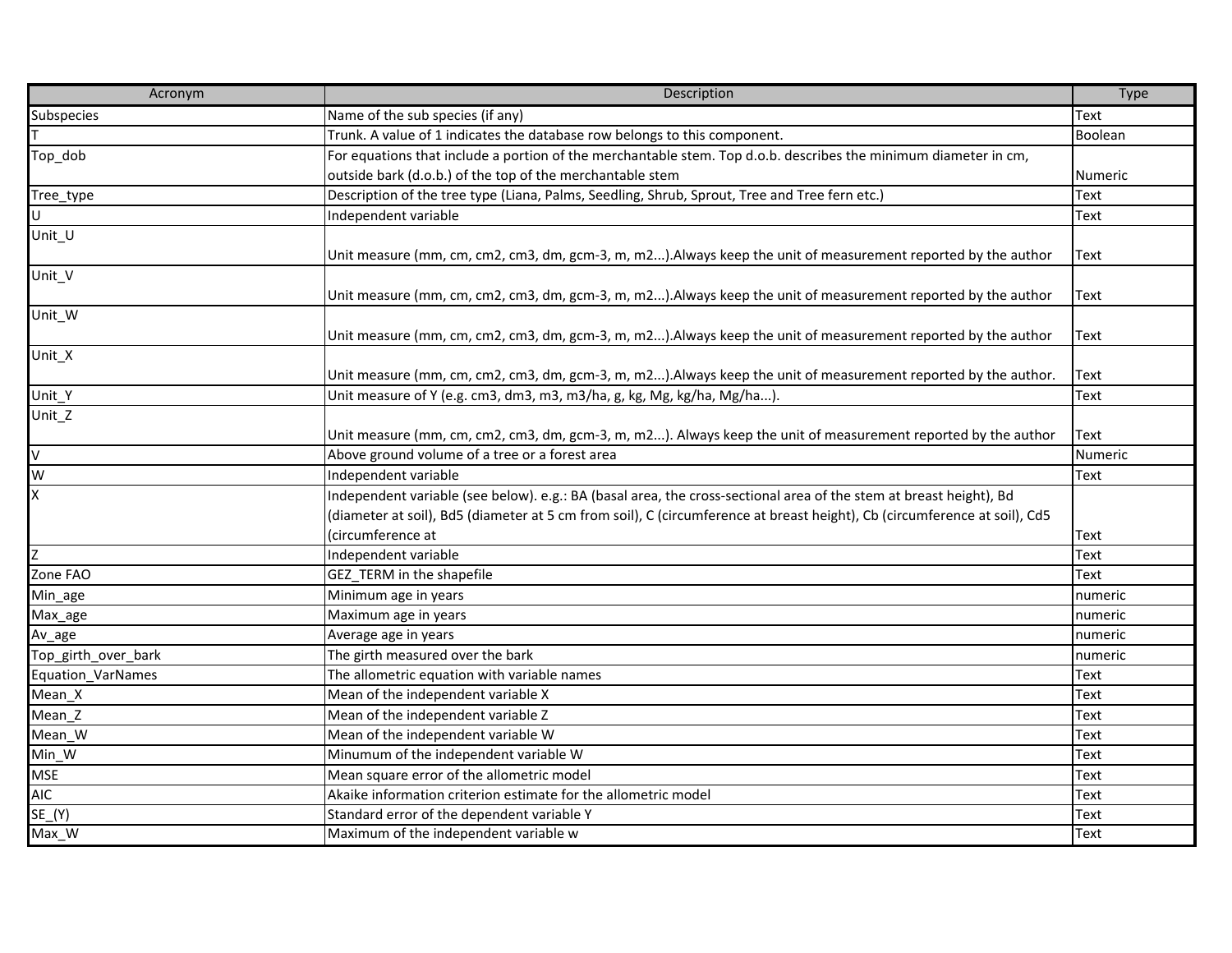## Wood Density Dataset

| Acronym                              | <b>Description</b>                                                                                                     | <b>Type</b>    |
|--------------------------------------|------------------------------------------------------------------------------------------------------------------------|----------------|
| <b>Bark</b>                          | is the bark included in the measure?                                                                                   | Boolean        |
| <b>Bark distance</b>                 | Distance where the WD was collected                                                                                    | Numeric        |
| Bioecological_zones_Bangla desh_IUCN | Nishat, A., Huq, S.I., Barua, S.P., Reza, A.H.M.A. and Khan, A.M., 2002. Bio-ecological zones of Bangladesh. The World |                |
|                                      | Conservation Union (IUCN), Dhaka, Bangladesh, 141.                                                                     | Text           |
| Contact                              | Contact information                                                                                                    | Text           |
| Contributor                          | Name of the institution who worked on entering data in the database.                                                   | Text           |
| Convert BD                           | 0.861*Density if density is at 10 to 18%                                                                               | <b>Numeric</b> |
| <b>CR</b>                            | Crown radius                                                                                                           | <b>Numeric</b> |
| CR                                   | Coefficient of retraction (%/%)                                                                                        | <b>Numeric</b> |
| CV                                   | Canopy volume                                                                                                          | <b>Numeric</b> |
| CV                                   | SD/Density if Density is an average                                                                                    | Numeric        |
| Data_origin                          | Calculated or entered from biblio                                                                                      | Text           |
| Data_type                            | Unique value, average of data, average of min max                                                                      | Text           |
| DBH tree avg                         | Average DBH of tree measured                                                                                           | <b>Numeric</b> |
| DBH_tree_max                         | Max of trees' DBH measured if several trees where sampled                                                              | Numeric        |
| DBH tree min                         | Min of trees' DBH measured if several trees where sampled                                                              | <b>Numeric</b> |
| Density_airdry                       | Wood density for air dry wood density sample in grams/cubic centimeters                                                | Numeric        |
| Density_green                        | Wood density for green wood density sample in grams/cubic centimeters                                                  | Text           |
| Density_ovendry                      | Wood density for air dry wood density sample in grams/cubic centimeters                                                | <b>Numeric</b> |
| <b>District</b>                      | Bangladesh Division name where the data have been collected                                                            | text           |
| Division_Bailey                      | Bailey, R. G. 1989. Explanatory supplement to ecoregions map of the continents. Environmental Conservation 16: 307-    |                |
|                                      | 309. [With map of land-masses of the world, "Ecoregions of the Continents - Scale 1:30,000,000", published as a        |                |
|                                      | supplement.] BIOMENAME in                                                                                              | <b>Text</b>    |
| Ecoregion_Udvardy                    | Udvardy M. D. F. 1975. A classification of the biogeographical provinces of the world. Morges (Switzerland):           |                |
|                                      | International Union of Conservation of Nature and Natural Resources. IUCN Occasional Paper no. 18. DIV_DESC in the     |                |
|                                      | shapefile                                                                                                              | Text           |
| Ecoregion_WWF                        | Ricketts, Taylor H., Eric Dinerstein, David M. Olson, Colby J. Loucks, et al. (1999). Terrestrial Ecoregions of North  |                |
|                                      | America: a Conservation Assessment. Island Press, Washington DC. DESC in the shapefile                                 | Text           |
| Family                               | Name of the Taxonomic family to which the tree species belongs                                                         | Text           |
| <b>FSP</b>                           | Fiber saturation point (%)                                                                                             | Numeric        |
| Genus                                | Name of the genus in the binomial literature in a Latin grammatical forms.                                             | Text           |
| Group Location                       | 1 means the equations was developed based on samples from different geographic locations                               | Boolean        |
| Group Species                        | Write "1" when an allometric eq. refers to a group of species.                                                         | Boolean        |
| H measure                            | Height where WD sample was collected                                                                                   | Numeric        |
| H_tree_avg                           | Average height of tree measured                                                                                        | Numeric        |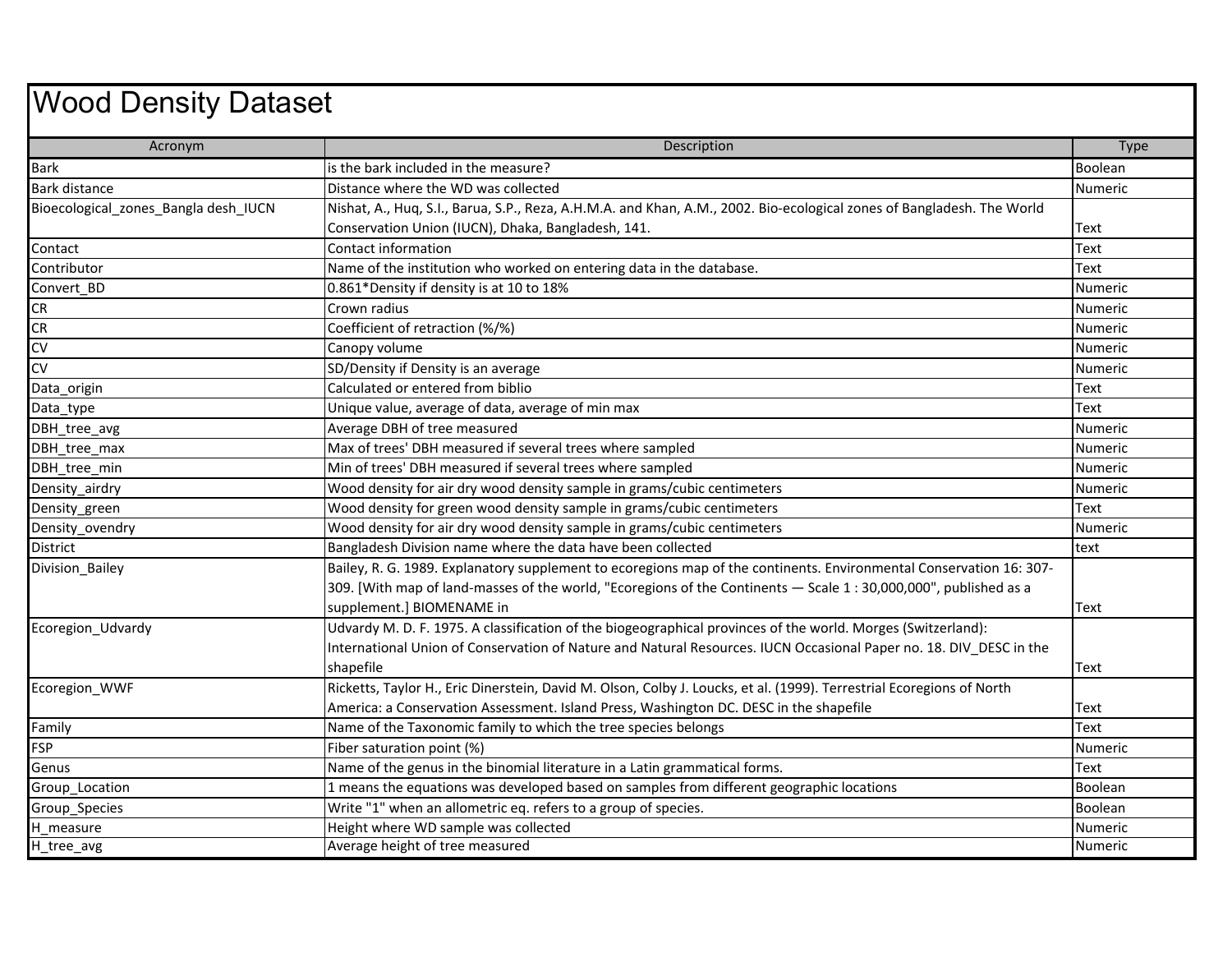| Acronym                  | Description                                                                                                        | Type           |
|--------------------------|--------------------------------------------------------------------------------------------------------------------|----------------|
| H_tree_max               | Max of trees' height measured if several trees where sampled                                                       | Numeric        |
| H_tree_min               | Min of trees' height measured if several trees where sampled                                                       | Numeric        |
| <b>ID REF</b>            | Identification number of the reference                                                                             | Numeric        |
| ID Location              | Identification number of the location                                                                              | Numeric        |
| ID_Location_group        | Identification number of the location group                                                                        | <b>Numeric</b> |
| ID RD                    | Identification number for the raw data value                                                                       | numeric        |
| ID_Species               | Identification number of the species                                                                               | Numeric        |
| ID_Species_group         | Identification number of the group species                                                                         | Numeric        |
| ID WD                    | Identification number of the raw data                                                                              | Numeric        |
| Label                    | Identification number of the pdf/word copy of the article in your library.                                         | Numeric        |
| Latitude                 | Latitude of the plot expressed in decimal degrees                                                                  | Numeric        |
| Location                 | Location corresponds to the name of the place where the equation was developed It can be a precise location (city, |                |
|                          | village) or a geographical area                                                                                    | Text           |
| Longitude                | Longitude of the plot expressed in decimal degrees                                                                 | Numeric        |
| $m_WD$                   | Wood mass measured                                                                                                 | Numeric        |
| Max                      | Max of trees' height measured if several trees where sampled                                                       | Text           |
| MC_Density               | Moisture content, with code for specific cases                                                                     | Numeric        |
| $MC_m$                   | Moisture content of the wood during measurement                                                                    | <b>Numeric</b> |
| MC V                     | Moisture content of the wood during measurement                                                                    | <b>Numeric</b> |
| Methodology              | Name of the laboratory methodology                                                                                 | <b>Text</b>    |
| Methodology_Airdry       | Name of the laboratory methodology for wood density from an air dry sample                                         | Text           |
| Methodology Green        | Name of the laboratory methodology for wood density from a green sample                                            | <b>Text</b>    |
| Methodology_Ovendry      | Name of the laboratory methodology for wood density from a oven dry sample                                         | Text           |
| Min                      | Min of trees' height measured if several trees where sampled                                                       | <b>Text</b>    |
| Number_of_trees          | Number of trees                                                                                                    | <b>Numeric</b> |
| Operator                 | Name of the operator who entered the data                                                                          | <b>Text</b>    |
| Reference                | Authors, year of publication, title of issue, journal, volume number, number of the issue, pages                   | <b>Text</b>    |
| Reference author         | Name of the author name(s)                                                                                         | text           |
| Reference_year           | Year of publication of the document                                                                                | Numeric        |
| Region                   | Name of the region where the data have been collected                                                              | <b>Text</b>    |
| Remark                   | Any other relevant information such as silvicultural treatment, fertility class, soil description etc.             | <b>Text</b>    |
| Samples_per_tree         | Number of sample per tree                                                                                          | <b>Numeric</b> |
| SD                       | Standard deviation                                                                                                 | Numeric        |
| Species                  | Name of the species in the binomial literature in the Latin grammatical form.                                      | Text           |
| Species_author           | Name of the author of the species name                                                                             | <b>Text</b>    |
| Species local name iso   | Species name in Bengali                                                                                            | <b>Text</b>    |
| Species_local_name_latin | Species name in latin characters                                                                                   | Text           |
| Subspecies               | Name of the sub species (if any)                                                                                   | <b>Text</b>    |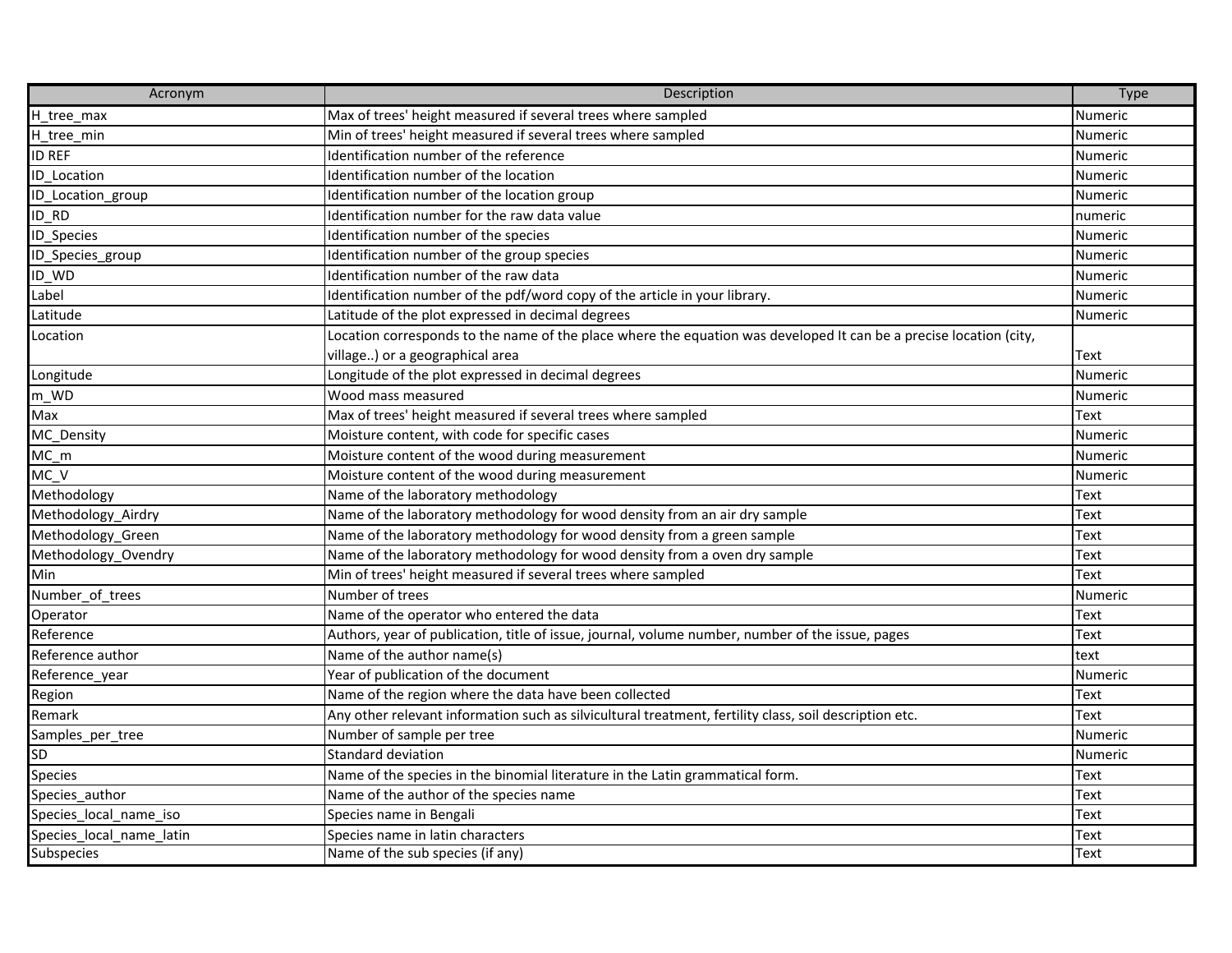| Acronym         | Description                                                                                                          | <b>Type</b>    |
|-----------------|----------------------------------------------------------------------------------------------------------------------|----------------|
| Tree_type       | [Description of the tree type (Liana, Palms, Seedling, Shrub, Sprout, Tree and Tree fern etc.)                       | Text           |
| V_WD            | Wood volume measured                                                                                                 | <b>Numeric</b> |
| Vegetation type | Description of the forest type where the data have been collected (Agroforestry, Forest, Forest/Plantation, Mangrove |                |
|                 | forest, Mangrove plantation, Pasture, Plantation)                                                                    | <b>Text</b>    |
| Zone FAO        | <b>GEZ TERM</b> in the shapefile                                                                                     | <b>Text</b>    |
| Zone Holdridge  |                                                                                                                      |                |
|                 | Holdridge L. R. 1967. Life Zone Ecology. San Jose (Costa Rica): Tropical Science Center. MHT_NAME in the shapefile   | Text           |

| <b>Raw Dataset</b>                   |                                                                                                                        |                |
|--------------------------------------|------------------------------------------------------------------------------------------------------------------------|----------------|
| Acronym                              | Description                                                                                                            | <b>Type</b>    |
| $ABG_g$                              | Total aboveground biomass in g. All living biomass above the soil including stem, stump, branches, bark, seeds and     |                |
|                                      | foliage.                                                                                                               | numeric        |
| ABG_kg                               | Total aboveground biomass in kg. All living biomass above the soil including stem, stump, branches, bark, seeds and    |                |
|                                      | foliage.                                                                                                               | <b>Numeric</b> |
| $\overline{B}$                       |                                                                                                                        |                |
|                                      | Dry biomass indicator. A value of 1 indicates the mass of the component is the dry weight as opposed to fresh weight.  | <b>Numeric</b> |
| <b>Bd</b>                            | Dead Branches. A value of 1 indicates the database row belongs to this component.                                      | Boolean        |
| Bg<br>BGB_kg                         | Gross Branches. A value of 1 indicates the database row belongs to this component.                                     | Boolean        |
|                                      | Total belowground biomass in kg                                                                                        | Numeric        |
| Bioecological zones Bangla desh IUCN | Nishat, A., Huq, S.I., Barua, S.P., Reza, A.H.M.A. and Khan, A.M., 2002. Bio-ecological zones of Bangladesh. The World |                |
|                                      | Conservation Union (IUCN), Dhaka, Bangladesh, 141.                                                                     | Text           |
| <b>Bt</b>                            | Thin Branches. A value of 1 indicates the database row belongs to this component.                                      | Boolean        |
| $CD_{m}$                             | Crown diameter of the tree in meters                                                                                   | <b>Numeric</b> |
| Collar_girth                         | The girth at collar height                                                                                             | numeric        |
| Contact                              | Contact information                                                                                                    | Text           |
| Contributor                          | Name of the institution who worked on entering data in the database.                                                   | <b>Text</b>    |
| D_Bark_g                             | Dry weight of the fruit in g                                                                                           | numeric        |
| D_Bark_kg                            | Dry weight of the fruit in kg                                                                                          | numeric        |
| D_Bole_kg                            | Dry weight of the bole in kg                                                                                           | numeric        |
| D_Branch_g                           | Dry weight of the branches in g                                                                                        | numeric        |
| D_Branch_kg                          | Dry weight of the branches in kg                                                                                       | numeric        |
| D_Buttress_kg                        | Dry weight of the buttress in kg                                                                                       | numeric        |
| D_Foliage_g                          | Dry weight of the foliage in g                                                                                         | numeric        |
| D_Foliage_kg                         | Dry weight of the foliage in kg                                                                                        | numeric        |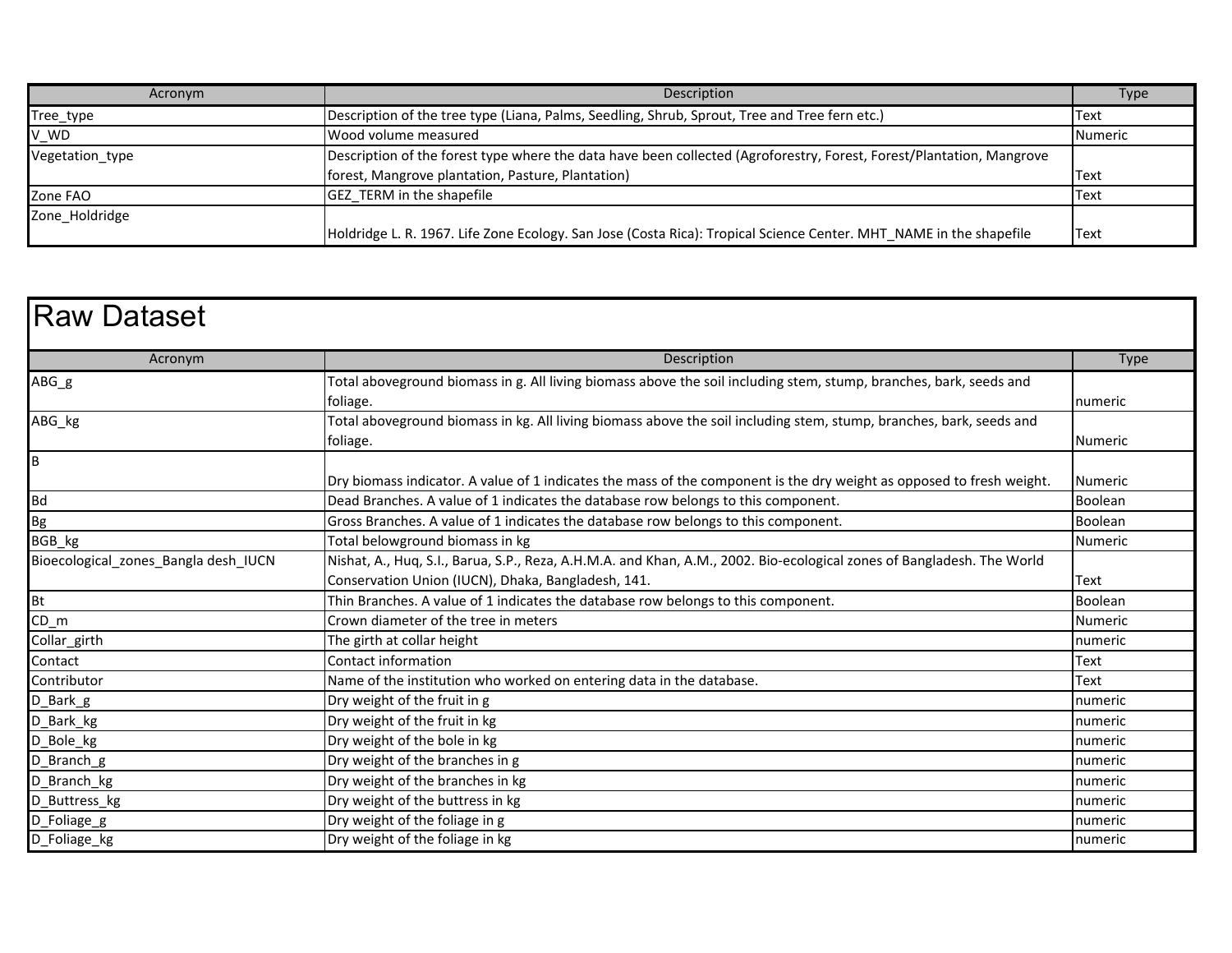| Acronym                | Description                                                                                                           | <b>Type</b>    |
|------------------------|-----------------------------------------------------------------------------------------------------------------------|----------------|
| D Roots_kg             | Dry weight of the buttress in kg                                                                                      | numeric        |
| D_Stem_with_Bark_g     | Dry weight of the stem with bark included in g                                                                        | numeric        |
| D Stem_without_Bark_g  | Dry weight of the stem without bark included in g                                                                     | numeric        |
| D_Stem_without_Bark_kg | Dry weight of the stem without bark included in kg                                                                    | numeric        |
| D_Stump_kg             | Dry weight of the stump in kg                                                                                         | numeric        |
| DBH_cm                 | Diameter at breast height of the tree in centimeters                                                                  | Numeric        |
| District               | Bangladesh Division name where the data have been collected                                                           | text           |
| Division_Bailey        | Bailey, R. G. 1989. Explanatory supplement to ecoregions map of the continents. Environmental Conservation 16: 307-   |                |
|                        | 309. [With map of land-masses of the world, "Ecoregions of the Continents - Scale 1:30,000,000", published as a       |                |
|                        | supplement.] BIOMENAME in                                                                                             | Text           |
| Ecoregion_Udvardy      | Udvardy M. D. F. 1975. A classification of the biogeographical provinces of the world. Morges (Switzerland):          |                |
|                        | International Union of Conservation of Nature and Natural Resources. IUCN Occasional Paper no. 18. DIV_DESC in the    |                |
|                        | shapefile                                                                                                             | <b>Text</b>    |
| Ecoregion WWF          | Ricketts, Taylor H., Eric Dinerstein, David M. Olson, Colby J. Loucks, et al. (1999). Terrestrial Ecoregions of North |                |
|                        | America: a Conservation Assessment. Island Press, Washington DC. DESC in the shapefile                                | Text           |
| F_Bark_kg              | Fresh weight of the bark in kg                                                                                        | numeric        |
| F_Bole_kg              | Fresh weight of the bole in kg                                                                                        | numeric        |
| F_Branch_kg            | Fresh weight of the branches in kg                                                                                    | numeric        |
| F Buttress_kg          | Fresh weight of the buttress in kg                                                                                    | numeric        |
| F_Foliage_and_twigs_kg | Fresh weight of the foliage and twigd in kg                                                                           | Text           |
| F_Foliage_kg           | Fresh weight of the foliage in kg                                                                                     | numeric        |
| F_Fruit_kg             | Fresh weight of the fruit in kg                                                                                       | numeric        |
| F Roots kg             | Fresh weight of the roots in kg                                                                                       | numeric        |
| F_Stump_kg             | Fresh weight of the stump in kg                                                                                       | numeric        |
| Family                 | Name of the Taxonomic family to which the tree species belongs                                                        | Text           |
| Genus                  | Name of the genus in the binomial literature in a Latin grammatical forms.                                            | Text           |
| Group_Location         | 1 means the equations was developed based on samples from different geographic locations                              | Boolean        |
| Group_Species          | Write "1" when an allometric eq. refers to a group of species.                                                        | Boolean        |
| $H_m$                  | Total height of the tree in meters                                                                                    | numeric        |
| <b>ID REF</b>          | Identification number of the reference                                                                                | <b>Numeric</b> |
| <b>ID_Location</b>     | Identification number of the location                                                                                 | Numeric        |
| ID_Location_group      | Identification number of the location group                                                                           | <b>Numeric</b> |
| ID RD                  | Identification number for the raw data value                                                                          | numeric        |
| ID_Species             | Identification number of the species                                                                                  | Numeric        |
| ID_Species_group       | Identification number of the group species                                                                            | Numeric        |
|                        | Leaves. A value of 1 indicates the database row belongs to this component.                                            | Boolean        |
| Label                  | Identification number of the pdf/word copy of the article in your library.                                            | Numeric        |
| Latitude               | Latitude of the plot expressed in decimal degrees                                                                     | <b>Numeric</b> |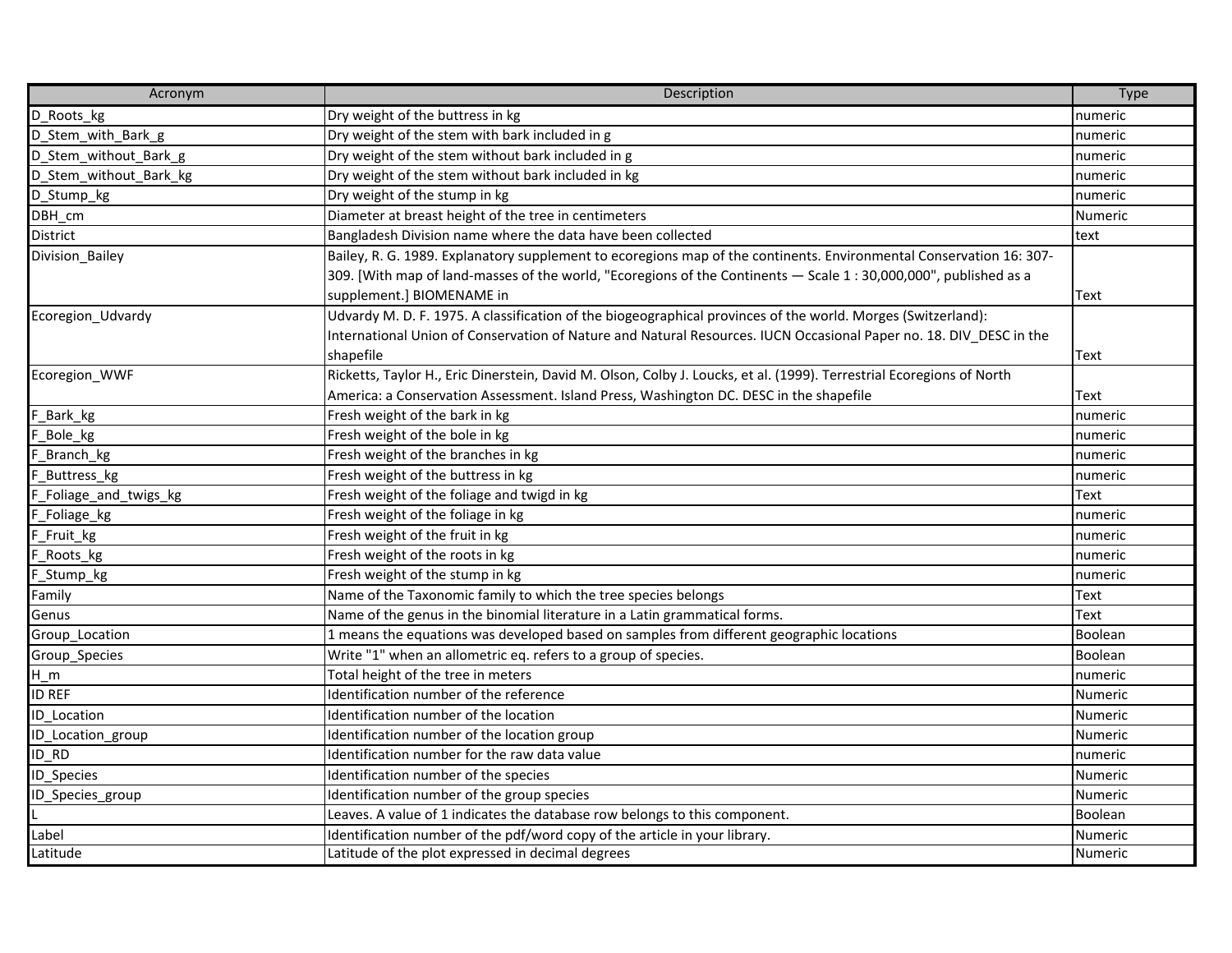| Acronym                  | Description                                                                                                          | <b>Type</b> |
|--------------------------|----------------------------------------------------------------------------------------------------------------------|-------------|
| Location                 | Location corresponds to the name of the place where the equation was developed It can be a precise location (city,   |             |
|                          | village) or a geographical area                                                                                      | <b>Text</b> |
| Longitude                | Longitude of the plot expressed in decimal degrees                                                                   | Numeric     |
| Operator                 | Name of the operator who entered the data                                                                            | <b>Text</b> |
| Rb                       | Big Roots. A value of 1 indicates the database row belongs to this component.                                        | Boolean     |
| Reference                | Authors, year of publication, title of issue, journal, volume number, number of the issue, pages                     | <b>Text</b> |
| Reference author         | Name of the author name(s)                                                                                           | text        |
| Reference_year           | Year of publication of the document                                                                                  | Numeric     |
| Remark                   | Any other relevant information such as silvicultural treatment, fertility class, soil description etc.               | <b>Text</b> |
| Rf                       | Fine Roots. A value of 1 indicates the database row belongs to this component.                                       | Boolean     |
| Rm                       | Medium Roots. A value of 1 indicates the database row belongs to this component.                                     | Boolean     |
| S                        | Stump. A value of 1 indicates the database row belongs to this component.                                            | Boolean     |
| <b>Species</b>           | Name of the species in the binomial literature in the Latin grammatical form.                                        | <b>Text</b> |
| Species_author           | Name of the author of the species name                                                                               | <b>Text</b> |
| Species local name iso   | Species name in Bengali                                                                                              | <b>Text</b> |
| Species_local_name_latin | Species name in latin characters                                                                                     | <b>Text</b> |
| <b>Subspecies</b>        | Name of the sub species (if any)                                                                                     | Text        |
|                          | Trunk. A value of 1 indicates the database row belongs to this component.                                            | Boolean     |
| Tree_type                | Description of the tree type (Liana, Palms, Seedling, Shrub, Sprout, Tree and Tree fern etc.)                        | <b>Text</b> |
| Veg_Component            | They are the vegetation components of the plants considered in the equation                                          | <b>Text</b> |
| Vegetation_type          | Description of the forest type where the data have been collected (Agroforestry, Forest, Forest/Plantation, Mangrove |             |
|                          | forest, Mangrove plantation, Pasture, Plantation)                                                                    | Text        |
| Volume bole m3           | Volume of the bole in cubic meters                                                                                   | Numeric     |
| Volume_m3                | Total volume of the tree in cubic meters                                                                             | Numeric     |
| WD_AVG_gcm3              | Average wood density value for the hole tree in grams/cubic centimeters                                              | Numeric     |
| Zone FAO                 | GEZ_TERM in the shapefile                                                                                            | <b>Text</b> |
| Zone_Holdridge           |                                                                                                                      |             |
|                          | Holdridge L. R. 1967. Life Zone Ecology. San Jose (Costa Rica): Tropical Science Center. MHT_NAME in the shapefile   | <b>Text</b> |

| <b>IEmission Factor Dataset</b> |                                                                    |                |
|---------------------------------|--------------------------------------------------------------------|----------------|
| Acronym                         | Description                                                        | <b>Type</b>    |
| Age                             | Age of the population considered in the experiment (years)         | <b>Numeric</b> |
| BasalRange(m2/ha)               | The range of basal areas of the trees used for the emission factor | <b>Text</b>    |
| Contact                         | Contact information                                                | <b>IText</b>   |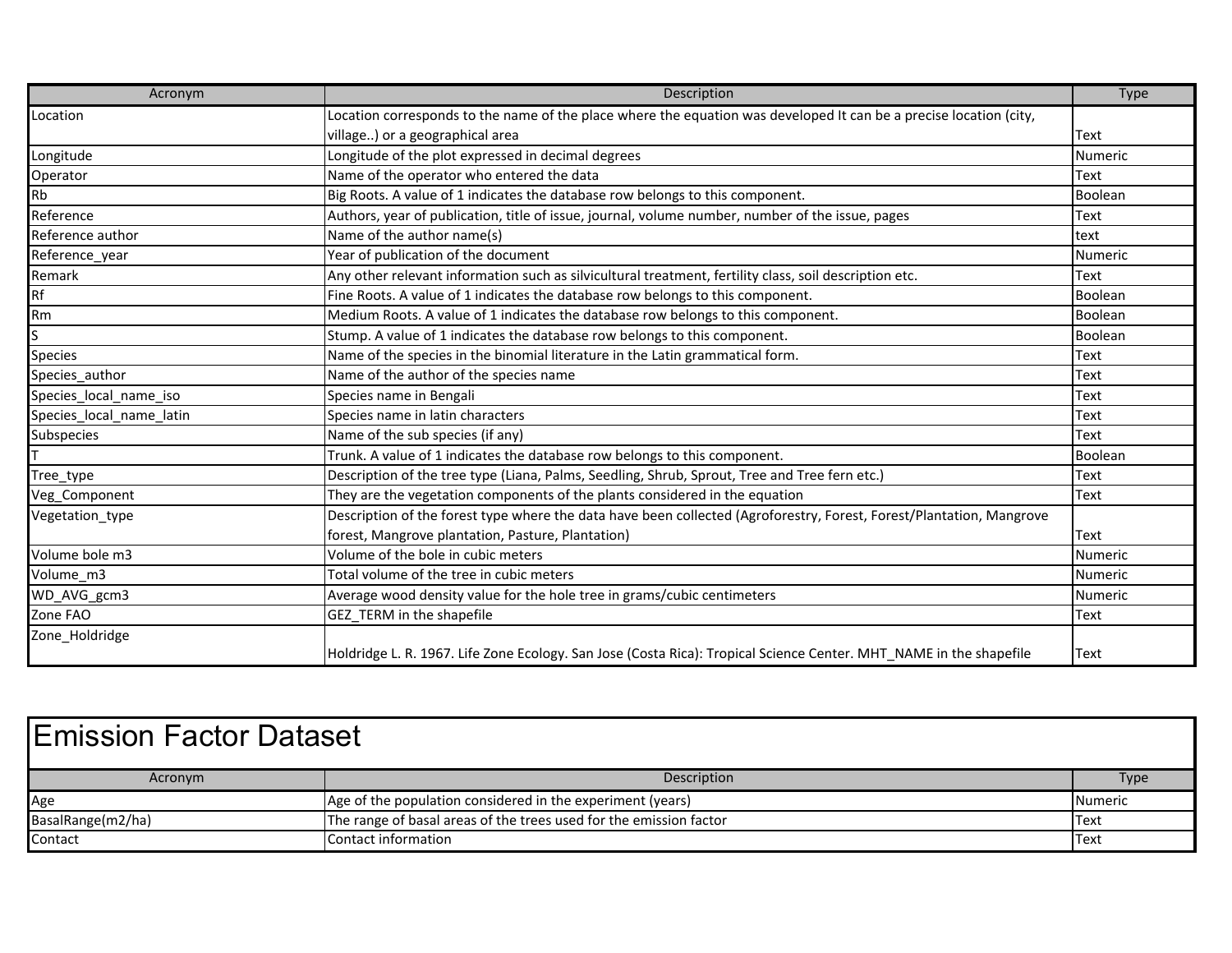| Acronym                        | Description                                                                                                                     | Type           |
|--------------------------------|---------------------------------------------------------------------------------------------------------------------------------|----------------|
| Contributor                    | Name of the institution who worked on entering data in the database.                                                            | Text           |
| <b>District</b>                | Bangladesh Division name where the data have been collected                                                                     | text           |
| EmissionFactor                 | The type of emission factor, either the carbon pool, volume, or wood density                                                    | <b>Text</b>    |
| Family                         | Name of the Taxonomic family to which the tree species belongs                                                                  | Text           |
| Genus                          | Name of the genus in the binomial literature in a Latin grammatical forms.                                                      | <b>Text</b>    |
| Group_Location                 | 1 means the equations was developed based on samples from different geographic locations                                        | Boolean        |
| Group_Species                  | Write "1" when an allometric eq. refers to a group of species.                                                                  | Boolean        |
| $H_m$                          | Total height of the tree in meters                                                                                              | numeric        |
| <b>ID REF</b>                  | Identification number of the reference                                                                                          | Numeric        |
| <b>ID_EF</b>                   | Identification number of the emission factor                                                                                    | <b>Numeric</b> |
| ID EF IPCC                     | Identification number of the IPCC emission factor table                                                                         | Numeric        |
| ID LandCover                   | Identification number of the land cover                                                                                         | <b>Numeric</b> |
| <b>ID</b> Location             | Identification number of the location                                                                                           | Numeric        |
| ID_Location_group              | Identification number of the location group                                                                                     | Numeric        |
| ID_Species                     | Identification number of the species                                                                                            | Numeric        |
| ID_Species_group               | Identification number of the group species                                                                                      | Numeric        |
| Label                          | Identification number of the pdf/word copy of the article in your library.                                                      | Numeric        |
| Latitude                       | Latitude of the plot expressed in decimal degrees                                                                               | Numeric        |
|                                | Location corresponds to the name of the place where the equation was developed It can be a precise location (city,              |                |
| Location                       | village) or a geographical area                                                                                                 | <b>Text</b>    |
| Longitude                      | Longitude of the plot expressed in decimal degrees                                                                              | Numeric        |
| Lower Confidence Limit         | The lower confidence limit of the emission factor                                                                               | Text           |
| Operator                       | Name of the operator who entered the data                                                                                       | Text           |
| Reference                      | Authors, year of publication, title of issue, journal, volume number, number of the issue, pages                                | <b>Text</b>    |
| Reference author               | Name of the author name(s)                                                                                                      | text           |
| Reference_year                 | Year of publication of the document                                                                                             | Numeric        |
| <b>Species</b>                 | Name of the species in the binomial literature in the Latin grammatical form.                                                   | Text           |
| Species_author                 | Name of the author of the species name                                                                                          | Text           |
| Species_local_name_iso         | Species name in Bengali                                                                                                         | Text           |
| Species_local_name_latin       | Species name in latin characters                                                                                                | <b>Text</b>    |
| Subspecies                     | Name of the sub species (if any)                                                                                                | <b>Text</b>    |
| Type of parameter              | Indicates if the value was modeled or measured                                                                                  | <b>Text</b>    |
| Unit                           | The unit of the emission factor                                                                                                 | <b>Text</b>    |
| Upper Confidence Limit         | The upper confidence limit of the emission factor                                                                               | Text           |
| Value                          | The value of the emission factor                                                                                                | Numeric        |
| Volume_m3                      | Total volume of the tree in cubic meters                                                                                        | Numeric        |
| Bangladesh Agroecological Zone | FAO. (1988). Land Resource Appraisal of Bangladesh for Agriculture Developemnt BGD/81/035. Retrieved from Dhaka,<br>Bangladesh: | Text           |